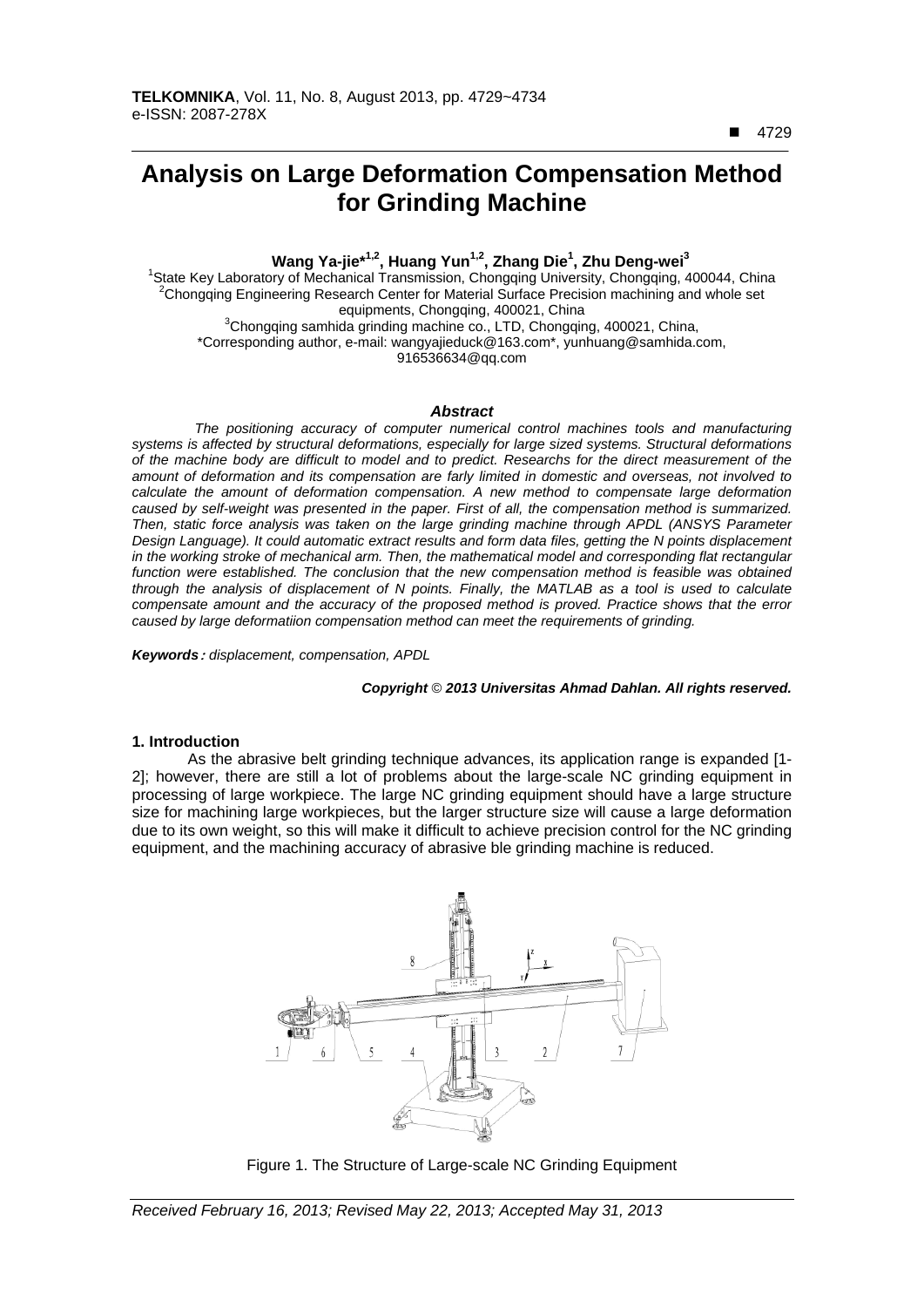The large-size NC equipment involved in this paper is a certain type rasp machine, as shown in Figure 1, grinding 1 head, 2 crossbeam, 3 cross slide, 4 base frame, 5 paralleltranslation mechanism, 6 Rotating Mechanism, 7 suction mechanism, 8 the vertical column. When the crossbeam move from the intermediate piont to the other end, its own weight caused by the large torque will lead to a large deformation of crossbeam due to the heavy weight of high-power abrasive belt grinding head devices. When its 2 and 3 is in the extreme position, the amount of deformation reached 34mm, so it affects seriously the control accuracy and polishing precision. In the process of grinding, there are the phenomenons of grinding too much or too little, grinding surface quality poor, and even burning workpiece.

Structural deformations of the machine body are difficult to model and to predict. The usual approach is a model-based prediction of structural deformations, which is followed by a compensation of positioning errors. Reference [3-4] illustrates a different approach in active error compensation, which exploits a new measurement system able to provide real-time measurement of the displacement field of a given structural component, without any model about its dynamic/thermal structural behavior. In references [5], the strategy of evaluation and compensation method utilize coordinates measuring machine (CMM) as a master gauge because of its accuracy so that machine operator devote himself to machining and estimator of accuracy dedicate in measurement.In respect of structural deformation forecasting, support vector regression trained by particle swarm optimization algorithm is applied to structural deformation prediction in References [6], and the comparison of the forecasting results of structural deformation between PSO-SVR and SVR indicates that the forecasting performance of structural deformation of PSO-SVR is better than that of SVR. In order to enhance the positioning accuracy, a composite sensor has been designed and tested, which allows direct and continuous measurement of geometrical deformations on machine structural elements in References [7].

Therefore, researchs for the direct measurement of the amount of deformation and its compensation are farly limited in domestic and overseas, not involved to calculate the amount of deformation compensation [8-16]. This paper presents a new method for the compensation of large deformation in order to achieve precise positioning.

# **2. Present the Large-deformation Compensation Method**

As Figure 2 is shown, A1 for A point before the deformation of the position, A2 for A point after deformation position. Therefore, if make A point to A2 point position, A1 point position is the only one.



Figure 2**.** The Location of the Before and After Deformation

To realize this method, steps are as follows: First of all, the deformations of the grinding machine in space N different positions and posture are computed, taking computering the deformation of the grinding machine in the plane in this paper as an example, and then the shape function is established, to Calculate the amount of compensation by interpolation method. Finally, the amount of compensation is introduced into the control program, so that the compensation of large deformation can be realized.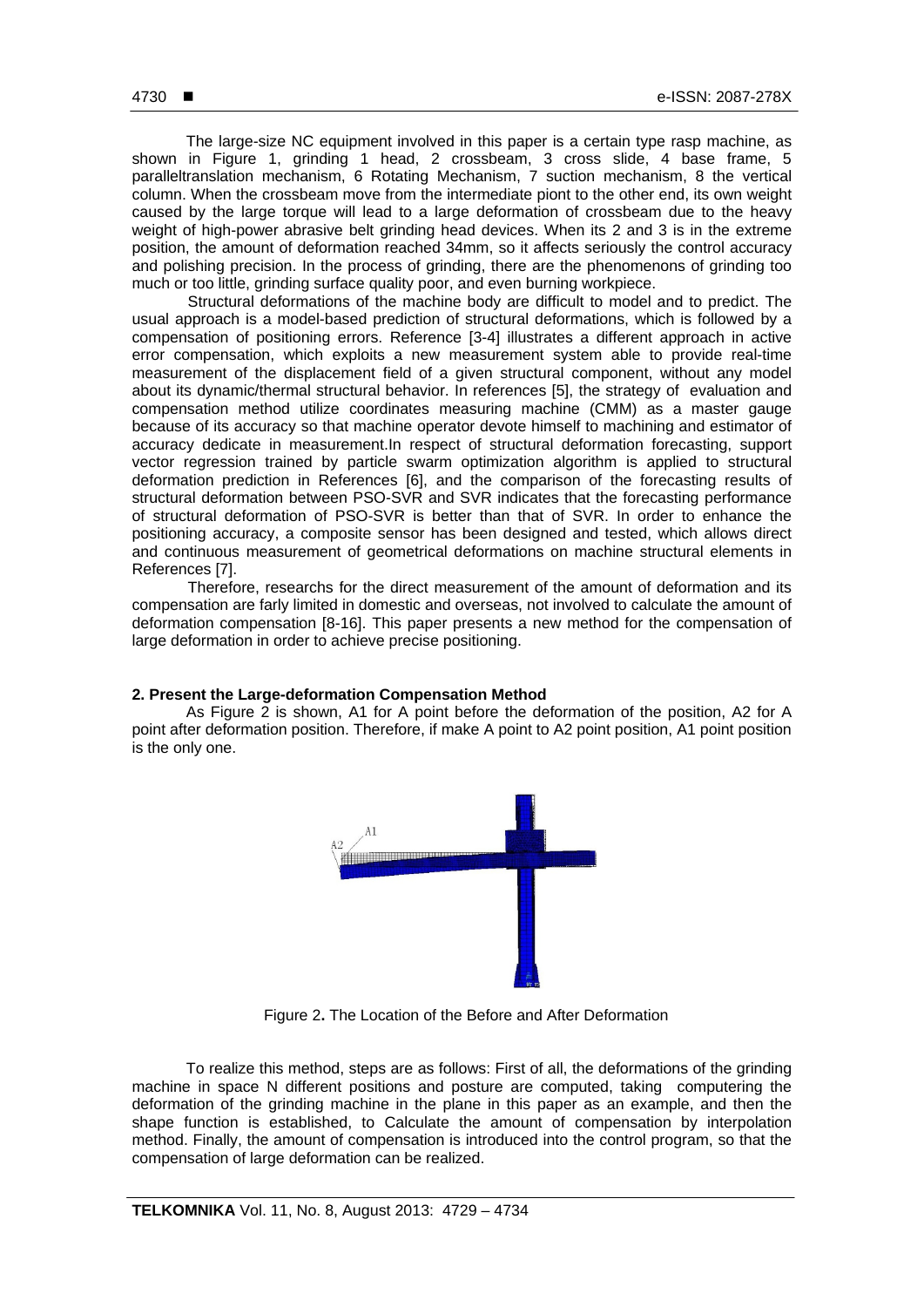### **3. The Displacement Amount Solving and Data Analysis**

ANSYS orders is organized by Ansys Parametric Design Language (APDL) to compile parameterized user program,to realize parameterization modeling, apply parametric load acquiring solution, solve the displacement amount, automatic extract solving result, and generate data files as well as results display after parametric process [17-20].

The emphasis of this paper is to introduce the method for the compensation of large deformation, so the modeling process and simplification in ANSYS is not discussed in detail. The model of grinding machine in ANSYS, is show in Figure 3:



Figure 3. The Simplified Diagram of in FEM

The solving procedure: First step, make the cross slide 3 in the extreme position of the above, and the crossbeam in the leftmost position. The second step, the crossbeam moves right every 0.2m until the rightmost position. The third step, make the crossbeam and cross slide move down 0.2m, then calculate the displacement amount of the point A in this position by static analysis. The fourth step, the crossbeam move left (the negative direction of x-axis) 0.2m each time until the limit position of the left. The fifth step, the crossbeam and cross slide move down 0.2m; the last step, it repeat the first step to the fifth step until the cross slide in the limit position. Meanwhile, Ansys software do static analysis in every move, and the value of the point A in the X and Z direction displacement are calculated. The mobile process of point A in Figure 3.



Figure 4. The Mobile Process of Point A

The data obtained by Ansys shows: (1) the displacement data of the node in each row (or column) is decreasing in Figure 4, as shown in Figure 5 and 6 ("X-coordinate" and "Z coordinate" are same as the coordinates in Figure 2); (2) The array obtained by subtracting the Z-direction displacement amounts of two adjacent nodes in any row or column is decreasing, as shown in Figure 7 and 8 (the vertical direction represents the values obtained by subtracting the displacement amounts of two adjacent nodes in row or column, the transverse digital n is the nth obtained by subtracting the displacement amount of the node in the n+1th from the displacement amount of the node in the nth); (3) In any row or column in Figure 4, the array achieved by subtracting the X-direction displacement value of two adjacent nodes is not obvious on degression, as a result of the small displacement amount of the X-direction (<0.165mm). As shown, this (Figure 5, 6, 7, 8) is consistent with the practical experience.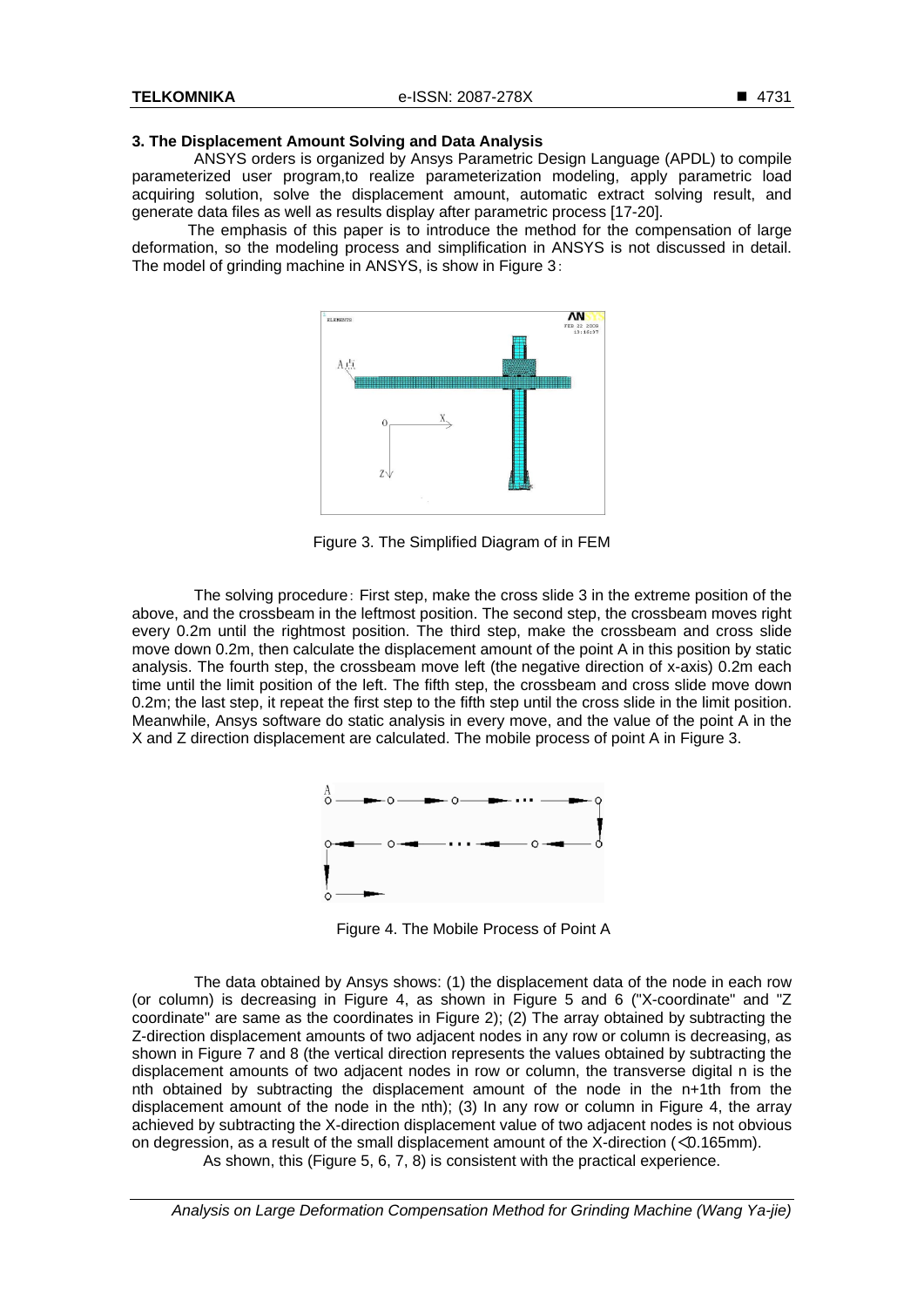

Figure 5. The Displacement of the X-direction (Unit mm)



**Figure 7.** The Value Obtained by Subtracting the X-direction Displacement of Adjacent Nodes (Unit mm)



Figure 6. The Displacement of the Z-direction (unit mm)



**Figure 8.** The Value Obtained by Subtracting the Z-direction Displacement of Adjacent Nodes (Unit mm)

#### **4. Shape Function**

If each position of the point A is regarded as one node and the displacement amount of the point A is considered as the displacement amount of the node, then these nodes can constitute a rectangle mesh cells. Rectangular unit 4 Angle point for nodes, the center in the origin, the side of the rectangular element is parallel to the X, Z axis. Each node 2 displacement component, so unit were eight degrees of freedom. As shown in Figure 9, circles are nodes.



**Figure 9.** The Element Mesh

Assume that the deformation is continuous in the element, then the displacement amount can be represented by the displacement amount of its node (as shown in formula 1), Displacement has linear change along the unit edge, and the two function change along the other direction. Its displacement model is: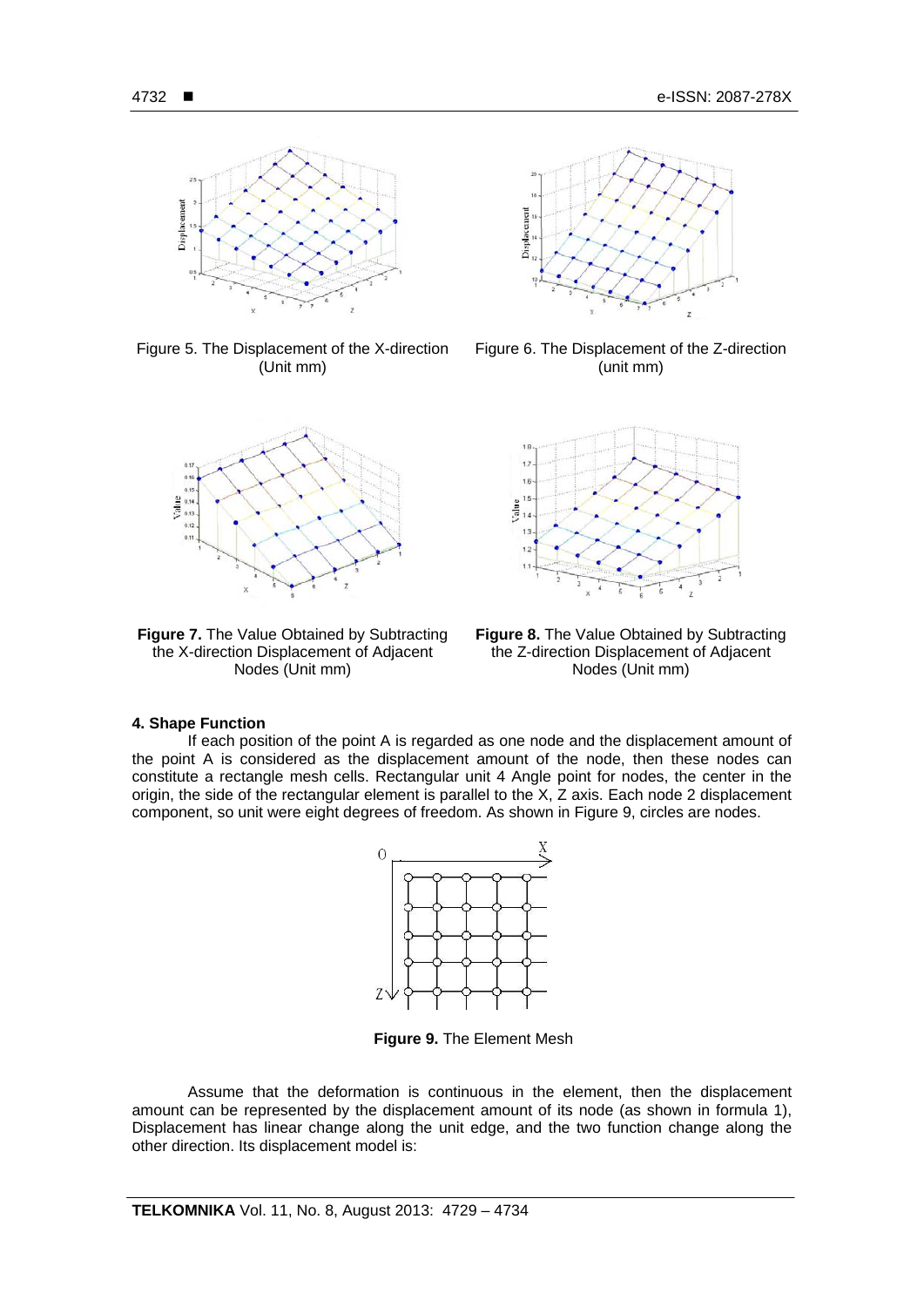$$
\begin{cases} u = a1 + a2 \times x + a3 \times y + a4 \times x \times y \\ v = a5 + a6 \times x + a7 \times y + a8 \times x \times y \end{cases} (1)
$$

Where the constant term and the coefficient of one degree term a1, a2, a3, a5, a6, a7 reflect the rigid body displacement and constant strain, so it can meet the necessary condition of convergence; From the theory of finite element, the displacement between the units on common boundary is continuous too, so the entire unit plane are continuous.

Expression of Unit displacement which is through the element nodal displacement is as follows:

$$
\begin{cases}\nu = N_1 u_1 + N_2 u_2 + N_3 u_3 + N_4 u_4 \\
\nu = N_1 v_1 + N_2 v_2 + N_3 v_3 + N_4 v_4\n\end{cases} (2)
$$

Where  $N_1 \cdots N_4$  are interpolation functions, suppose that  $\xi = \frac{x}{a}$ ,  $\eta = \frac{y}{b}$ , the expressions can be obtained as:

$$
\begin{cases}\nN_1 = \frac{1}{4} (1 + \xi)(1 + \eta) \\
N_2 = \frac{1}{4} (1 - \xi)(1 + \eta) \\
N_3 = \frac{1}{4} (1 - \xi)(1 - \eta) \\
N_4 = \frac{1}{4} (1 + \xi)(1 - \eta)\n\end{cases} (3)
$$

#### 5. Compensation Function

The point A should be in the position of A1 before deformation if the point A needs to reach the point A2. Thus, the compensation functions are:

$$
\begin{cases} u + A1 - xx = A2 - xx \\ v + A1 - zz = A2 - zz \end{cases} (4)
$$

Where A2\_xx, A2\_zz are the coordinate values of point A in the X-direction and Z-direction after deformation, that is Solved out; and A1\_xx, A1\_zz the coordinate values of point A in the X-direction and Z-direction before deformation, which is the unknown.

Matlab is a powerful function mathematical tools, which can realize data analysis and numerical calculation. Equations 2, Equation 3 and Equation 4 are synthesized, then solve in one by one unit by MATLAB. Therefore, the compensation quantity u of the x-direction, the compensation quantity v of the z-direction and the coordinate values A1 xx, A2 zz of point A can be solved. The result shows that the solution is the only and effective.

### 6. Contrast Verification

Arbitrarily choose eight test points on a straight line, and the methodical error of calculate the amount of deformation between the calculated deformation amount with Matlab and the displacement by Ansys.

Figure 10 and 11 shows that: the error value of the X-direction deformation amount is less than 0.15mm, and the error value of the Z-direction deformation amount is less than 0.25mm. Since this paper is mainly study on the abrasive belt grinder with high-speed and large cutting amount, the contacting pressure between the contact wheel and workpiece can be quite high; the carrier of the abrasive grain of the grinding belt is constituted by the cloth-based or Paper-based material with a certain flexibility. In addition, the rubber contact wheel and the adhesive also have very good elastic effect: Because of the deformation amount of the clothbased or Paper-based material and contact wheel is large, this method error of calculating the deformation amount satisfy the requirements of the grinding.